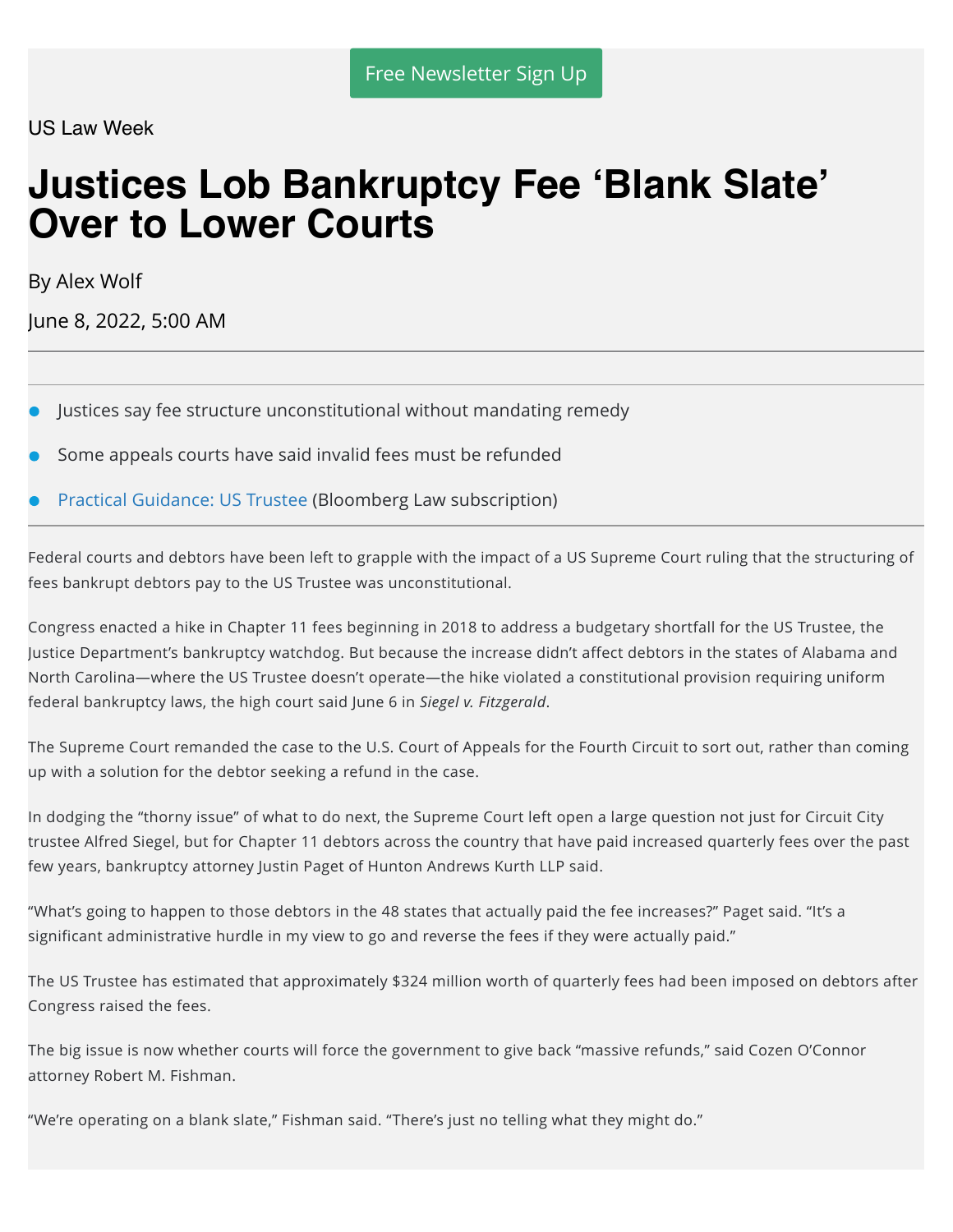The Justice Department declined to comment.

### **Dual System**

The Bankruptcy Judgeship Act of 2017 was intended to replenish the US Trustee's dwindling finances, enabling the Justice Department to continue its job of ensuring parties in bankruptcy cases don't operate outside the law. Fees were raised from a maximum of \$30,000 to a maximum of \$250,000, depending on how much the debtors' estate paid in disbursements that quarter.

Bankruptcy cases in Alabama and North Carolina are monitored by a bankruptcy administrator instead of a US Trustee. The roles are nearly identical, but the bankruptcy administrator system is overseen by the Judicial Conference of the United States instead of the Justice Department and its operations are funded through the judiciary's budget instead of debtor-paid fees.

Because the fee hike didn't affect bankruptcy administrator districts, companies like Circuit City began to argue that they were being forced to pay more for government services than similarly situated debtors in North Carolina and Alabama.

"There may have been some small effect for smaller cases but the fees only get substantial when the disbursements are pretty high," said University of Kentucky law professor Christopher Bradley.

### **Fee Refunds**

As noted by the Supreme Court, the parties in Circuit City's case have disputed the appropriate remedy. While Siegel has asked for a full refund of fees paid during the "nonuniform period," the US Trustee has said relief should only be provided prospectively or debtors in the bankruptcy administrator districts should be forced to pay more.

"It looks like there are all these different options," said Bradley.

Other federal appeals courts have issued decisions suggesting how to treat debtors that have been charged the enhanced fees. Both the Second Circuit and the Tenth Circuit last year found that the lack of uniformity violated the Constitution, and determined fees must be refunded.

A proposed class of Chapter 11 debtors seeking a full refund of enhanced fees paid to the US Trustee beginning in 2018 is currently trying to figure out just how much the government should be giving back.

Proposed class counsel Bradley L. Drell of Gold Weems Bruser Sues & Rundell APLC said he believes the Fourth Circuit will have to award Circuit City a full refund or else "come up with a persuasive argument of why the Second and Tenth Circuits are wrong."

The issue could be further clarified as early as next week when the Supreme Court is expected to issue an order on whether it will hear the Justice Department's appeal from the Tenth Circuit's decision in the bankruptcy case for John Q. Hammons Hotels & Resorts, Drell said.

If the justices decline to take up the Hammons case, Drell believes it should boost his chances of certifying a class of claimants seeking a refund against the government. And even if the courts never reach a final remedy, he believes his case could at least provide a vehicle to settle the broad group of claims.